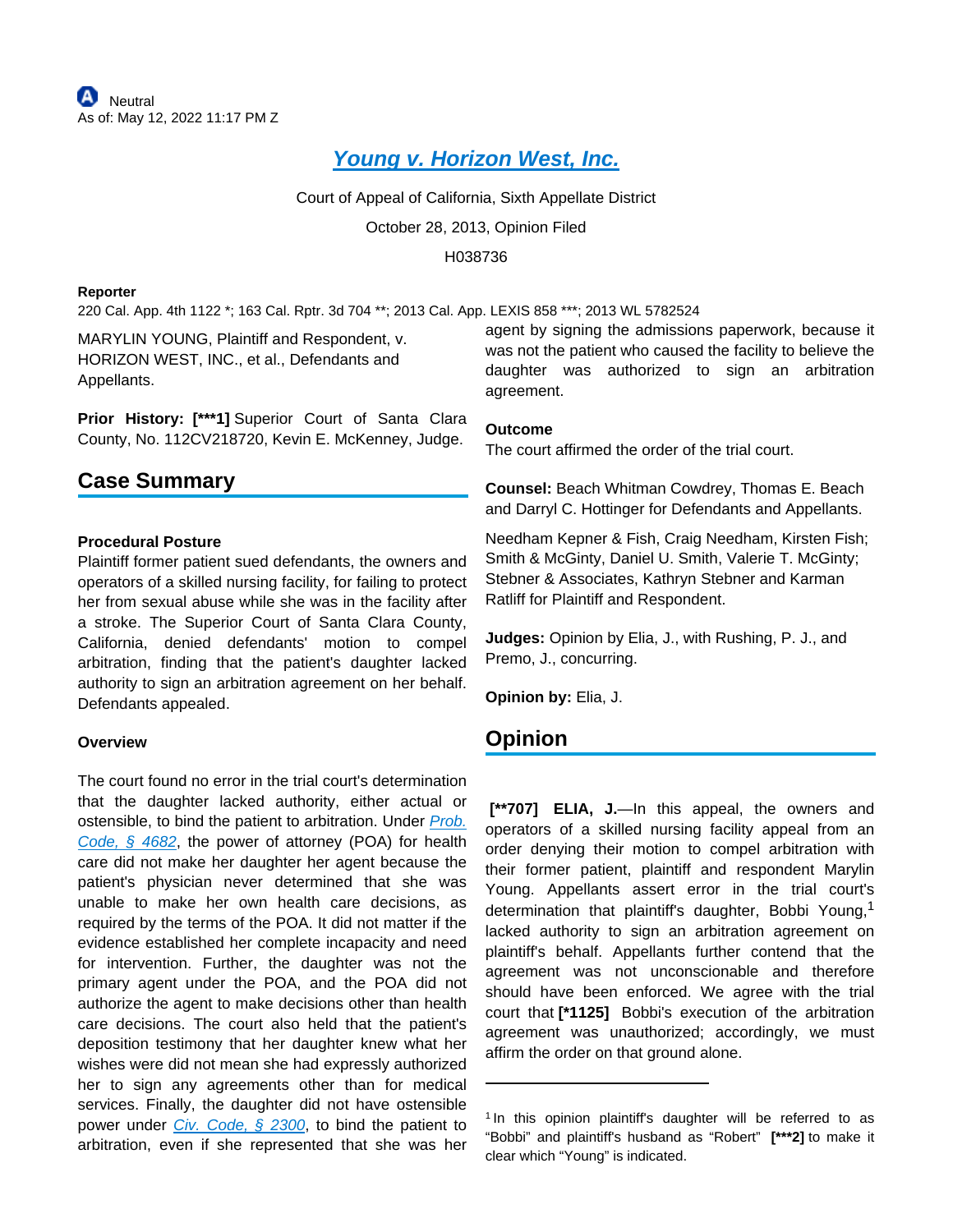## **Background**<sup>2</sup>

On September 16, 2010, plaintiff, who was then 88 years old, suffered a stroke. After a week's hospitalization, she was transferred to Monterey Pines Skilled Nursing Facility (Monterey Pines), where she remained for 10 days until her discharge on October 4, 2010. Plaintiff's complaint describes the following events: On September 29, 2010, about halfway through her stay at the facility, plaintiff told her daughter, Bobbi, that she needed to leave immediately. Though the stroke had impaired her ability to communicate, plaintiff managed to explain that "she had woken up in bed the previous night with her catheter removed and laying [sic] out next to her on her bed, causing the entire bed and her body to be wet. She heard male voices next to her bed and seeing [sic] the curtains around her bed moving. She also heard someone 'fiddling' with the  **[\*\*708]** nurse call button next to her bed." Plaintiff later told the police that when she woke up her gown was  **[\*\*\*3]** off, and an unknown male assistant was looking at her naked in bed. The assistant said to her, " 'This is why I love my job.'"

Bobbi discovered that the call button had been unplugged, making plaintiff's attempts to call a nurse fruitless. About the same time, plaintiff developed "unexplained deep bruising on her inner thigh and pelvis region and began complaining of severe pain to her pelvis and upper thighs for the first time."

Bobbi arranged for plaintiff's removal from the facility, and the family brought her home. Plaintiff continued to have difficulty speaking and was not independently mobile, but "[o]nce [she] was able to be moved more frequently and more easily and to speak clearer [sic], she started complaining of extreme pain in her lower region, particularly her vaginal area, buttocks area, and her inner thighs." It turned out that plaintiff had contracted genital herpes. Robert, her husband of nearly 70 years, had been her only sexual partner, and he tested negative for the virus.

Plaintiff brought this action on February 15, 2012, naming Monterey Pines; its owners, Horizon West, Inc., and Horizon West Headquarters, Inc. (collectively, Horizon West); and a group of entities **[\*\*\*4]** (the Plum defendants) that had bought Monterey Pines in June 2011 and renamed the facility "Cypress Ridge **[\*1126]**  Care Center." Plaintiff asserted four causes of action: elder abuse and neglect, negligence in the care of plaintiff, violation of plaintiff's rights under the Patients Bill of Rights ([Cal. Code Regs., tit. 22, § 72527](https://plus.lexis.com/api/document?collection=administrative-codes&id=urn:contentItem:5X10-2PV1-JTNR-M416-00009-00&context=1530671)), and successor liability against the Plum defendants.

All of the first three causes of action were founded on the allegation that the staff at Monterey Pines had failed to provide a safe environment and protect plaintiff from sexual assault. She asserted that male residents were allowed to enter female residents' rooms, and call lights were either nonfunctioning or purposely disconnected by the staff. Plaintiff further described a long-standing pattern of "reckless neglect" of the facility's residents that had resulted in "numerous citations and deficiencies relating to the physical abuse of residents and other incidents of substandard care." Plaintiff also pointed to the failure of either Horizon West or the Plum defendants to investigate plaintiff's allegation of rape, which meant that other residents were at risk of being sexually assaulted and infected with an **[\*\*\*5]** incurable sexually transmitted disease.

On April 9, 2012, plaintiff, by then 90 years old, moved for trial-setting preference under Code of Civil Procedure section 36, subdivision  $(a)$ <sup>3</sup> Both the Horizon West and Plum defendants opposed the motion, arguing that (1) there was no evidence or even allegation of a medical condition requiring trial preference; (2) the case was not yet "at issue"; (3) plaintiff had not submitted a declaration attesting to proper service on all parties; and (4) there was "no competent evidence" that plaintiff was over 70 years of age.

Horizon West and Monterey Pines, joined by the Plum defendants, then moved to stay the action and compel arbitration, citing [Code of Civil Procedure sections](https://plus.lexis.com/api/document?collection=statutes-legislation&id=urn:contentItem:8S77-WG12-8T6X-73TH-00000-00&context=1530671)  [1281.2](https://plus.lexis.com/api/document?collection=statutes-legislation&id=urn:contentItem:8S77-WG12-8T6X-73TH-00000-00&context=1530671), [1281.4](https://plus.lexis.com/api/document?collection=statutes-legislation&id=urn:contentItem:5J6R-DBF1-66B9-80R3-00000-00&context=1530671), and [1295](https://plus.lexis.com/api/document?collection=statutes-legislation&id=urn:contentItem:5J6R-DC31-66B9-8432-00000-00&context=1530671). The motion was based  **[\*\*709] [\*\*\*6]** on an agreement Bobbi had signed when plaintiff was admitted to Monterey Pines. Plaintiff opposed the motion, primarily on the grounds that (1) Bobbi had no authority to bind her mother to arbitration in signing the admission papers and (2) even if she did

<sup>2</sup>Our summary of the procedural background of this case is necessarily derived from plaintiff's complaint, as the merits have not yet been determined by trial or other factfinding proceeding.

<sup>&</sup>lt;sup>3</sup> [Code of Civil Procedure section 36, subdivision \(a\)](https://plus.lexis.com/api/document?collection=statutes-legislation&id=urn:contentItem:5J6R-DDN1-66B9-80CX-00000-00&context=1530671), states: "A party to a civil action who is over 70 years of age may petition the court for a preference, which the court shall grant if the court makes both of the following findings: [¶] (1) The party has a substantial interest in the action as a whole. [¶] (2) The health of the party is such that a preference is necessary to prevent prejudicing the party's interest in the litigation."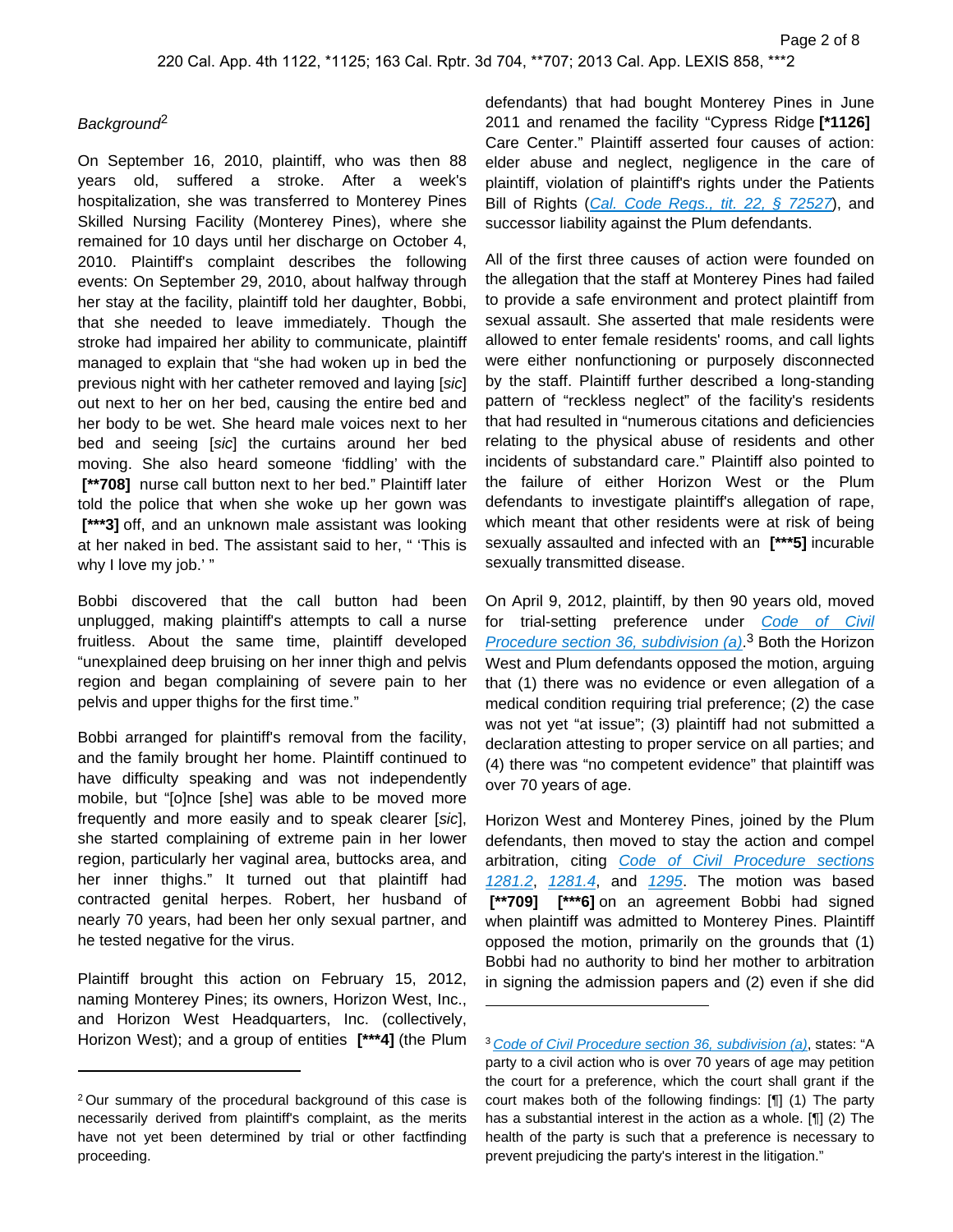have such authority, the arbitration agreement was procedurally and substantively unconscionable.

After extensive briefing and oral argument, the trial court denied defendants' motion to compel arbitration and granted plaintiff's motion for preferential trial setting. Only Horizon West and Monterey Pines (hereinafter appellants) filed a notice of appeal, limited to the order denying defendants' motion.

 **[\*1127]** 

### **Discussion**

The central issue before us is whether there existed a valid agreement entitling appellants to nonjudicial arbitration of plaintiff's claims. In denying defendants' motion the trial court reasoned that (1) compelling arbitration would be inconsistent with the Legislature's intent that litigants in plaintiff's circumstances receive trial preference; (2) Bobbi lacked authority, either actual or ostensible, to bind her mother to arbitration when she signed the admission papers containing the agreement; and (3) the circumstances surrounding **[\*\*\*7]** execution of the arbitration agreement were "troubling."

Appellants argue that the court erred to the extent that it relied on the "possibility" of inconsistent decisions.<sup>4</sup> They also take issue with the court's consideration of trial preference in its ruling. Neither of these points warrants this court's review. The court clearly discounted the significance of any inconsistency between trial on the nonarbitrable claim (the third cause of action for violating the Patients Bill of Rights) and arbitration, as the result was dictated by the absence of Bobbi's authority to sign the agreement. The court's belief that granting defendants' motion would be inconsistent with plaintiff's entitlement to a grant of trial preference under [Code of Civil Procedure section 36](https://plus.lexis.com/api/document?collection=statutes-legislation&id=urn:contentItem:5J6R-DDN1-66B9-80CX-00000-00&context=1530671) is also of no value to this court, as we review the court's ruling, not its rationale. (Cf. Davey v. Southern Pacific [Co. \(1897\) 116 Cal. 325, 329 \[48 P. 117\]](https://plus.lexis.com/api/document?collection=cases&id=urn:contentItem:3S11-SFR0-003D-K128-00000-00&context=1530671) ["a ruling or decision, itself correct in law, will not be disturbed on appeal merely because given for a wrong reason"].)

We therefore turn to the principal question of whether

plaintiff was bound by the agreement her daughter signed on her behalf—specifically, whether Bobbi had the authority to represent plaintiff in agreeing to arbitration. This issue presents both factual questions e.g., did plaintiff specifically authorize Bobbi to sign the agreement for her—and legal issues—e.g., did plaintiff's advanced health care directive confer such authority on her daughter. Only if Bobbi did have that authority do we consider the next question, whether the agreement itself was unconscionable.

Our review is governed by settled principles. To the extent that the lower court's order is based on a finding of material fact, we adopt a substantial evidence standard. (Robertson v. Health Net of California, Inc. [\(2005\) 132 Cal.App.4th 1419, 1425 \[34 Cal. Rptr. 3d](https://plus.lexis.com/api/document?collection=cases&id=urn:contentItem:4H6S-NPV0-0039-4492-00000-00&context=1530671)  [547\]](https://plus.lexis.com/api/document?collection=cases&id=urn:contentItem:4H6S-NPV0-0039-4492-00000-00&context=1530671). On the other hand, questions of law, including the legal effect of the undisputed contract language, are reviewed de novo. (Buckner v. **[\*\*710]** [Tamarin \(2002\)](https://plus.lexis.com/api/document?collection=cases&id=urn:contentItem:45S3-Y1P0-0039-4282-00000-00&context=1530671)  [98 Cal.App.4th 140, 142 \[119](https://plus.lexis.com/api/document?collection=cases&id=urn:contentItem:45S3-Y1P0-0039-4282-00000-00&context=1530671) **[\*1128]** Cal. Rptr. 2d [489\]](https://plus.lexis.com/api/document?collection=cases&id=urn:contentItem:45S3-Y1P0-0039-4282-00000-00&context=1530671); [Baker v. Osborne Development Corp. \(2008\) 159](https://plus.lexis.com/api/document?collection=cases&id=urn:contentItem:4RR6-5MT0-TXFN-722F-00000-00&context=1530671)  [Cal.App.4th 884, 892 \[71 Cal. Rptr. 3d 854\]](https://plus.lexis.com/api/document?collection=cases&id=urn:contentItem:4RR6-5MT0-TXFN-722F-00000-00&context=1530671).)

**(1)** "The **[\*\*\*9]** party seeking to compel arbitration bears the burden of proving the existence of a valid arbitration agreement." (Flores v. Evergreen at San Diego, LLC [\(2007\) 148 Cal.App.4th 581, 586 \[55 Cal. Rptr. 3d 823\]](https://plus.lexis.com/api/document?collection=cases&id=urn:contentItem:4N81-69K0-0039-40SC-00000-00&context=1530671) (Flores), citing [Engalla v. Permanente Medical Group,](https://plus.lexis.com/api/document?collection=cases&id=urn:contentItem:3RJN-38N0-0039-43TW-00000-00&context=1530671)  [Inc. \(1997\) 15 Cal.4th 951, 972 \[64 Cal. Rptr. 2d 843,](https://plus.lexis.com/api/document?collection=cases&id=urn:contentItem:3RJN-38N0-0039-43TW-00000-00&context=1530671)  [938 P.2d 903\]](https://plus.lexis.com/api/document?collection=cases&id=urn:contentItem:3RJN-38N0-0039-43TW-00000-00&context=1530671).) "Although California has a strong policy favoring arbitration [citations], our courts also recognize that the right to pursue claims in a judicial forum is a substantial right and one not lightly to be deemed waived. [Citations.] Because the parties to an arbitration clause surrender this substantial right, the general policy favoring arbitration cannot replace an agreement to arbitrate." ([Marsch v. Williams \(1994\) 23 Cal.App.4th](https://plus.lexis.com/api/document?collection=cases&id=urn:contentItem:3RX6-G690-003D-J18W-00000-00&context=1530671)  [250, 254 \[28 Cal. Rptr. 2d 398\]](https://plus.lexis.com/api/document?collection=cases&id=urn:contentItem:3RX6-G690-003D-J18W-00000-00&context=1530671).) Courts therefore recognize that the right to arbitration depends on a contract. "Even the strong public policy in favor of arbitration does not extend to those who are not parties to an arbitration agreement or who have not authorized anyone to act for them in executing such an agreement." ([County of Contra Costa v. Kaiser](https://plus.lexis.com/api/document?collection=cases&id=urn:contentItem:3RX6-F790-003D-J2W5-00000-00&context=1530671)  [Foundation Health Plan, Inc. \(1996\) 47 Cal.App.4th 237,](https://plus.lexis.com/api/document?collection=cases&id=urn:contentItem:3RX6-F790-003D-J2W5-00000-00&context=1530671)  [245 \[54 Cal. Rptr. 2d 628\]](https://plus.lexis.com/api/document?collection=cases&id=urn:contentItem:3RX6-F790-003D-J2W5-00000-00&context=1530671); see [Benasra v. Marciano](https://plus.lexis.com/api/document?collection=cases&id=urn:contentItem:445K-1TV0-0039-44G6-00000-00&context=1530671)  [\(2001\) 92 Cal.App.4th 987, 990 \[112 Cal. Rptr. 2d 358\]](https://plus.lexis.com/api/document?collection=cases&id=urn:contentItem:445K-1TV0-0039-44G6-00000-00&context=1530671).) Nevertheless, "a person who is authorized to **[\*\*\*10]** act as the patient's agent can bind the patient to an arbitration agreement." (Flores, supra, 148 Cal.App.4th [at p. 587](https://plus.lexis.com/api/document?collection=cases&id=urn:contentItem:4N81-69K0-0039-40SC-00000-00&context=1530671).)

Appellants' first theory regarding Bobbi's authority to

<sup>&</sup>lt;sup>4</sup> In a supplemental brief to the trial court, plaintiff had argued that the third cause of action for violating the Patients Bill of Rights was not arbitrable ([Code Civ. Proc., § 1430, subd. \(b\)](https://plus.lexis.com/api/document?collection=statutes-legislation&id=urn:contentItem:5J6R-DC31-66B9-84VV-00000-00&context=1530671));  **[\*\*\*8]** thus, she argued, a verdict after trial on this claim could be inconsistent with an arbitrator's decision, contrary to Code [of Civil Procedure section 1281.2, subdivision \(c\)](https://plus.lexis.com/api/document?collection=statutes-legislation&id=urn:contentItem:8S77-WG12-8T6X-73TH-00000-00&context=1530671).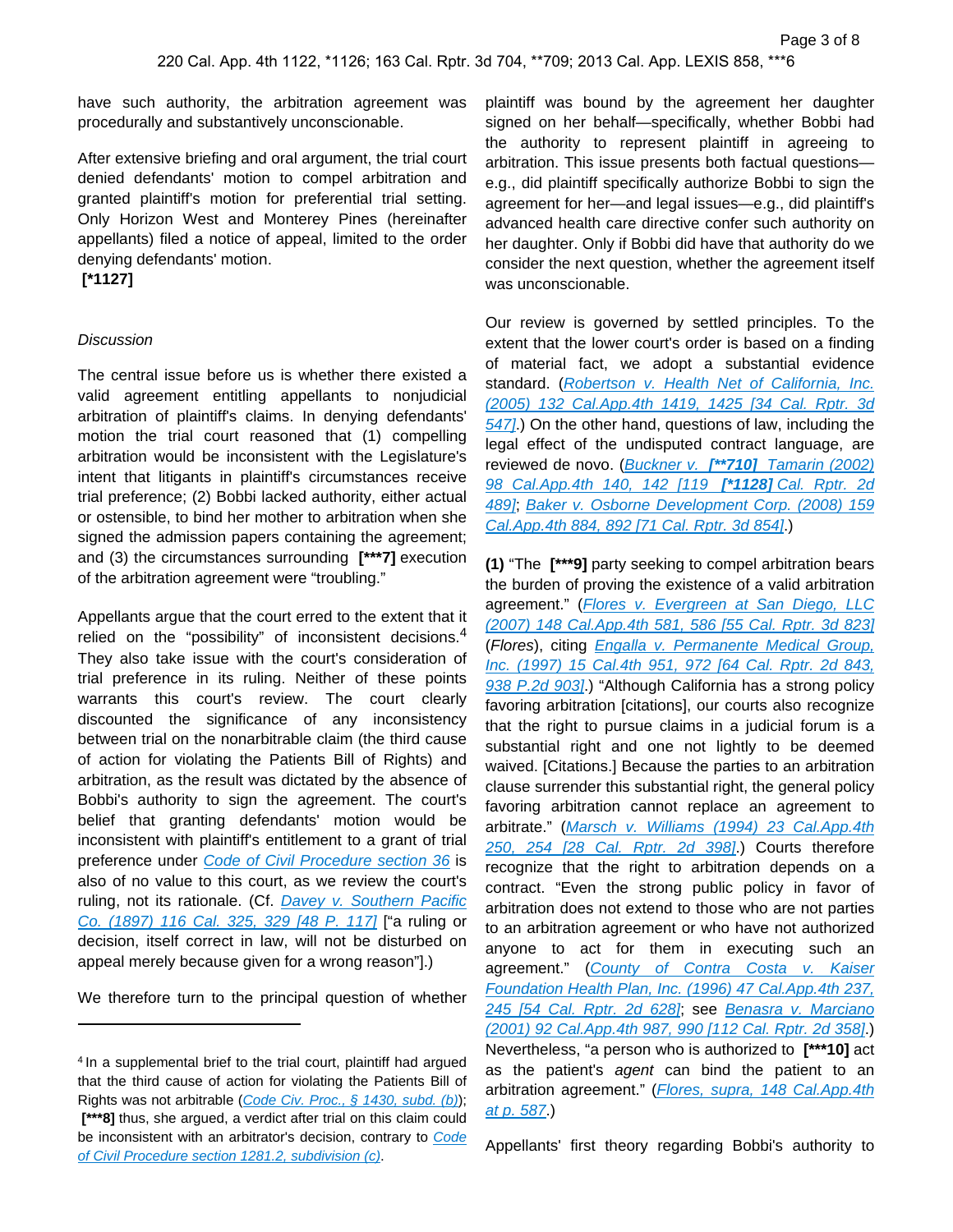bind plaintiff to arbitration is that she was plaintiff's agent, based on a power of attorney for health care (POA), which was part of plaintiff's advanced health care directive. The POA provided that when plaintiff's primary physician determined that she was unable to make her own health care decisions, her "agent" was authorized to make specified health care decisions for her. Appellants concede that plaintiff's physician never made this determination, but they maintain that the evidence supplied in her deposition established her complete incapacity and need for Bobbi's intervention. As the trial court recognized, however, such evidence does not substitute for satisfaction of the condition stated in the terms of plaintiff's advanced health care directive.

[Probate Code section 4682](https://plus.lexis.com/api/document?collection=statutes-legislation&id=urn:contentItem:5J6S-5RS1-66B9-84FJ-00000-00&context=1530671) makes this clear: "Unless otherwise provided in a power of attorney for health care, the authority of an agent becomes effective only on a determination that the principal lacks capacity, and ceases to be effective on a determination **[\*\*\*11]** that the principal has recovered capacity." On the POA form, plaintiff elected not to check the box allowing her "agent" to make health care decisions for her without a prior determination of incapacity by her physician. This important fact distinguishes the case before us from [Garrison v. Superior Court \(2005\) 132 Cal.App.4th 253](https://plus.lexis.com/api/document?collection=cases&id=urn:contentItem:4H0C-JDD0-0039-41JS-00000-00&context=1530671)  [33 **[\*1129]** [Cal. Rptr. 3d 350\]](https://plus.lexis.com/api/document?collection=cases&id=urn:contentItem:4H0C-JDD0-0039-41JS-00000-00&context=1530671), on which appellants rely. In Garrison, the durable power of attorney signed by the decedent was "effective immediately" when she signed it. Here, plaintiff expressed her clear intention not to make the POA effective until her physician deemed her "unable to make [her] own health care decisions."

Similarly, appellants admit that Bobbi was not plaintiff's primary "health care agent" under the POA. Plaintiff's husband, Robert, assumed that role; Bobbi was to be the "first alternate agent" only if Robert was "not willing, able, or reasonably available to make a health care decision for [plaintiff]." Appellants argue that plaintiff's and Robert's deposition testimony **[\*\*711]** supported the conclusion that Robert was "in poor health and recovering from a stroke," and therefore "not able or reasonable [sic] available to make health care decisions for Plaintiff." Appellants **[\*\*\*12]** made this assertion to the trial court, which implicitly rejected their position on this factual issue and relied instead on the document's clear prerequisite to her agent's assumption of responsibility.<sup>5</sup> It was the province of the trial court as the trier of fact to weigh "all the affidavits, declarations, and other documentary evidence, as well as oral testimony received at the court's discretion, to reach a final determination." (Engalla v. Permanente Medical [Group, Inc., supra, 15 Cal.4th at p. 972](https://plus.lexis.com/api/document?collection=cases&id=urn:contentItem:3RJN-38N0-0039-43TW-00000-00&context=1530671).) Accordingly, our standard of review is "'the same as for a judgment following oral testimony: We must accept the trial court's resolution of disputed facts when supported by substantial evidence; we must presume the court found every fact and drew every permissible inference necessary to support its judgment, and defer to its determination of credibility of the witnesses and the weight of the evidence. [Citation.]' " (*Engineers &* [Architects Assn. v. Community Development Dept.](https://plus.lexis.com/api/document?collection=cases&id=urn:contentItem:3RX6-FWY0-003D-J03V-00000-00&context=1530671)  [\(1994\) 30 Cal.App.4th 644, 653 \[35 Cal. Rptr. 2d 800\]](https://plus.lexis.com/api/document?collection=cases&id=urn:contentItem:3RX6-FWY0-003D-J03V-00000-00&context=1530671).)

Finally and most importantly, the POA contains no terms authorizing the patient's agent to make any decisions other than "health care decisions" for the patient. Appellants strive to avoid the legal effect of this omission, again citing Garrison v. Superior Court, supra, [132 Cal.App.4th 253](https://plus.lexis.com/api/document?collection=cases&id=urn:contentItem:4H0C-JDD0-0039-41JS-00000-00&context=1530671) Garrison, however, is distinguishable for this reason as well. There the durable power of attorney included "the power to sign '[a]ny necessary waiver or release from liability required by a hospital, or physician.' " ([Id. at p. 259](https://plus.lexis.com/api/document?collection=cases&id=urn:contentItem:4H0C-JDD0-0039-41JS-00000-00&context=1530671).) The reviewing court did, however, express the view that the term "health care decisions" made by an agent encompasses the execution of arbitration agreements on behalf of the patient. So broad an interpretation of "health care decisions" seems unnecessary to the result in Garrison, and to the extent that the court intended such a general application, we disagree with its conclusion.

### **[\*1130]**

Appellants further argue that even if Bobbi was not plaintiff's agent under the POA, plaintiff nonetheless expressly authorized her to act in that capacity. The deposition evidence she **[\*\*\*14]** supplies for this fact, however, was properly rejected by the trial court. According to appellants, plaintiff testified that she had expressly authorized her daughter to "act and make decisions on her behalf." What plaintiff actually stated, however, was that her daughter knew from conversations what her wishes were, "[t]o receive the care that was possible at the time." The context presented to plaintiff at this time was Bobbi's understanding of plaintiff's wishes for medical treatment

<sup>&</sup>lt;sup>5</sup> Plaintiff offered evidence contradicting appellants' portrayal of Robert as incapable of making health care decisions for

plaintiff. Bobbi testified that it was her father who **[\*\*\*13]** made the decision at the hospital to administer immediate treatment to diminish the effects of the stroke.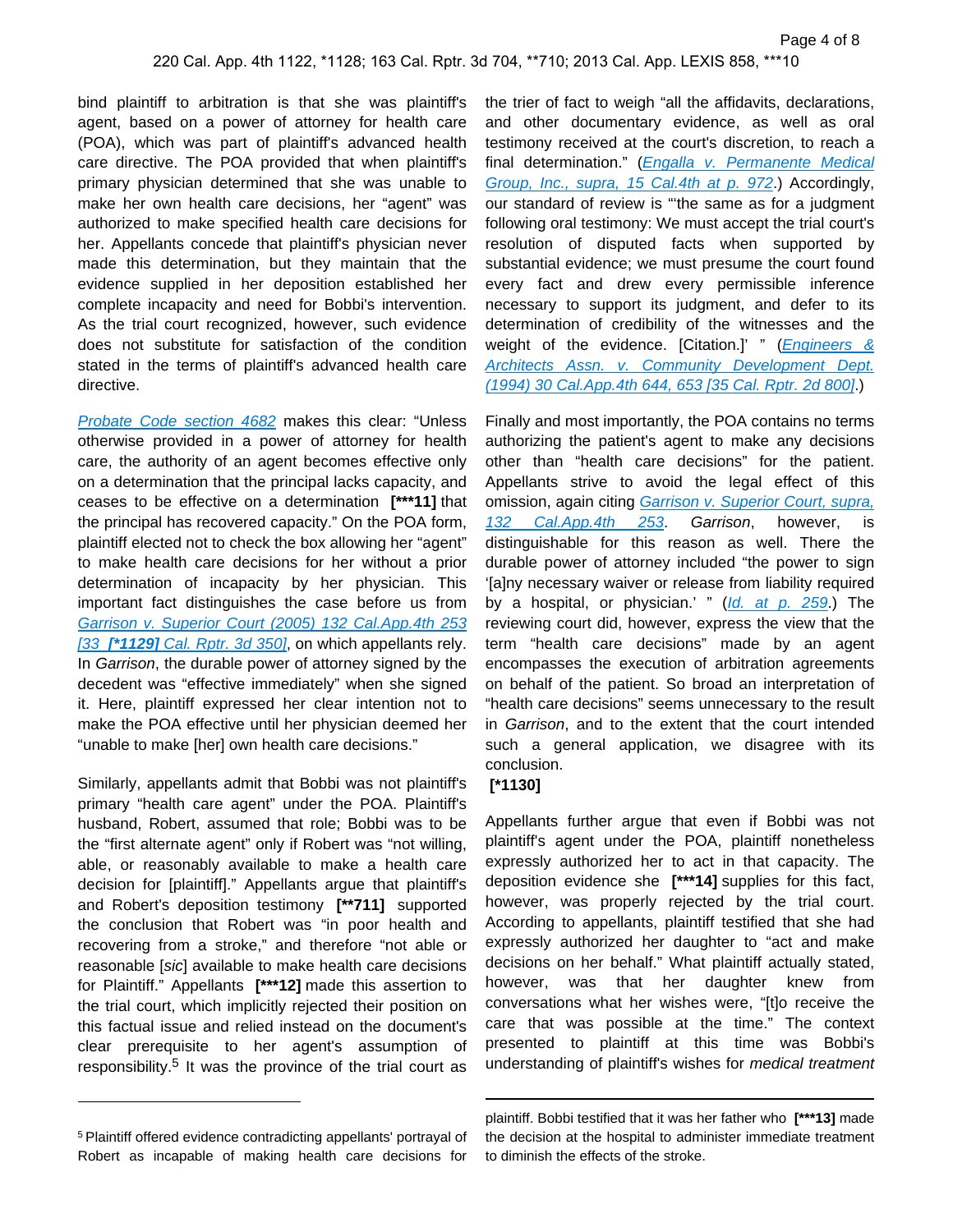when plaintiff was hospitalized immediately after the stroke. No mention was made of authorization to sign any agreements other than for medical services, either at the hospital or later, at Monterey Pines. Likewise immaterial is plaintiff's statement regarding her daughter's authority "to complete paperwork" on her behalf when she arrived at Monterey Pines. When asked whether Bobbi had such authority, plaintiff said only, "As far as I know, she had permission to take care of details like that." This **[\*\*712]** testimony is a far cry from expressly authorizing her daughter to sign an agreement forgoing her right to a jury trial. The trial court thus did not err in ruling that there was "no direct evidence of plaintiff's **[\*\*\*15]** acquiescence."<sup>6</sup>

Weakest of all is appellants' assertion, repeated in their reply brief, that plaintiff's husband "confirmed" that their daughter **[\*\*\*16]** was authorized to act on their behalf. The testimony they offer is Robert's statement that Bobbi was their "legal guardian." This characterization was nothing more than a legal conclusion unsupported by any facts, and it was indeed contradicted by all of the other evidence, including the terms of plaintiff's advanced health care directive.

Appellants next contend that plaintiff is bound by equitable estoppel. Of the nine decisions they cite addressing this doctrine, none involves facts comparable to the case before us. All apply the doctrine either to compel a signatory plaintiff to arbitrate with a nonsignatory defendant (e.g., Boucher v. Alliance Title [Co., Inc. \(2005\) 127 Cal.App.4th 262, 268 \[25 Cal. Rptr.](https://plus.lexis.com/api/document?collection=cases&id=urn:contentItem:4FM3-D010-0039-451B-00000-00&context=1530671)  [3d 440\]](https://plus.lexis.com/api/document?collection=cases&id=urn:contentItem:4FM3-D010-0039-451B-00000-00&context=1530671); [Metalclad Corp. v. Ventana Environmental](https://plus.lexis.com/api/document?collection=cases&id=urn:contentItem:48YP-R2D0-0039-4077-00000-00&context=1530671)  [Organizational Partnership](https://plus.lexis.com/api/document?collection=cases&id=urn:contentItem:48YP-R2D0-0039-4077-00000-00&context=1530671) **[\*1131]** (2003) 109

<sup>6</sup> Appellants' suggestion that "it appears that the Court did not even consider" the testimony that plaintiff's daughter had such authority is not well taken. Unless the trier of fact acts arbitrarily, it may reject entirely the testimony of a plaintiff. ([Foreman & Clark Corp. v. Fallon \(1971\) 3 Cal.3d 875, 890 \[92](https://plus.lexis.com/api/document?collection=cases&id=urn:contentItem:3RRK-JJC0-003C-H0VW-00000-00&context=1530671)  [Cal. Rptr. 162, 479 P.2d 362\]](https://plus.lexis.com/api/document?collection=cases&id=urn:contentItem:3RRK-JJC0-003C-H0VW-00000-00&context=1530671).) We may not reweigh the witness's credibility, and we must "accept as true all evidence and all reasonable inferences from the evidence tending to establish the correctness of the trial court's findings and decision, resolving every conflict in favor of the judgment." ([Howard v. Owens Corning \(1999\) 72 Cal.App.4th 621, 631](https://plus.lexis.com/api/document?collection=cases&id=urn:contentItem:3WJV-S540-0039-42N1-00000-00&context=1530671)  [\[85 Cal. Rptr. 2d 386\]](https://plus.lexis.com/api/document?collection=cases&id=urn:contentItem:3WJV-S540-0039-42N1-00000-00&context=1530671).) Similarly unavailing is appellants' suggestion that plaintiff "could have easily" signed a declaration stating that she had not authorized her daughter to sign the arbitration agreement. Such a document might have made plaintiff's opposition to the motion stronger, but it was unnecessary. It was appellants' burden to establish Bobbi's authority to sign the agreement, and they failed to do so on the evidence they supplied.

[Cal.App.4th 1705, 1718 \[1 Cal. Rptr. 3d 328\]](https://plus.lexis.com/api/document?collection=cases&id=urn:contentItem:48YP-R2D0-0039-4077-00000-00&context=1530671); [Herbert v.](https://plus.lexis.com/api/document?collection=cases&id=urn:contentItem:3RX6-KH30-003D-J4YV-00000-00&context=1530671)  [Superior Court \(1985\) 169 Cal.App.3d 718, 725 \[215](https://plus.lexis.com/api/document?collection=cases&id=urn:contentItem:3RX6-KH30-003D-J4YV-00000-00&context=1530671)  Cal. Rptr. 477), or to compel arbitration by the nonsignatory family members of a signatory patient (e.g., [Bolanos v. Khalatian \(1991\) 231 Cal.App.3d 1586,](https://plus.lexis.com/api/document?collection=cases&id=urn:contentItem:3RX6-H9N0-003D-J0PD-00000-00&context=1530671)  1591-1592 [283 Cal. Rptr. 209] [child and spouse]; [Mormile v. Sinclair \(1994\) 21 Cal.App.4th 1508, 1515](https://plus.lexis.com/api/document?collection=cases&id=urn:contentItem:3RX6-G7X0-003D-J1HD-00000-00&context=1530671)  [\[26 Cal. Rptr. 2d 725\]](https://plus.lexis.com/api/document?collection=cases&id=urn:contentItem:3RX6-G7X0-003D-J1HD-00000-00&context=1530671) [spouse]; [Pietrelli v. Peacock](https://plus.lexis.com/api/document?collection=cases&id=urn:contentItem:3RX6-GM00-003D-J2Y8-00000-00&context=1530671)  [\(1993\) 13 Cal.App.4th 943, 946–947 \[16 Cal. Rptr. 2d](https://plus.lexis.com/api/document?collection=cases&id=urn:contentItem:3RX6-GM00-003D-J2Y8-00000-00&context=1530671)  [688\]](https://plus.lexis.com/api/document?collection=cases&id=urn:contentItem:3RX6-GM00-003D-J2Y8-00000-00&context=1530671) [unborn child].) None held an injured patient  **[\*\*\*17]** to an arbitration agreement signed on her behalf by a family member on an equitable theory that the family member was the patient's agent.

Nor does one isolated sentence from Crowley Maritime [Corp. v. Boston Old Colony Ins. Co. \(2008\) 158](https://plus.lexis.com/api/document?collection=cases&id=urn:contentItem:4RJV-6TM0-TXFN-729C-00000-00&context=1530671)  [Cal.App.4th 1061 \[70 Cal. Rptr. 3d 605\]](https://plus.lexis.com/api/document?collection=cases&id=urn:contentItem:4RJV-6TM0-TXFN-729C-00000-00&context=1530671) help appellants. The issue there was whether liability insurers who had settled an action could be compelled to arbitrate their equitable contribution claim against the nonsettling insurers. Affirming the trial judge, the reviewing court held that they could not, because "equitable contribution arises not from contract but from equity."  $(Id. at p.$ [1068](https://plus.lexis.com/api/document?collection=cases&id=urn:contentItem:4RJV-6TM0-TXFN-729C-00000-00&context=1530671).) The court next rejected the appellant insurers' argument that the respondent insurers could be compelled to arbitrate under the plaintiff's agreement with the appellant insurers. The appellants had confused the doctrine of equitable contribution with equitable subrogation. The former did not compel the respondent insurers to stand in the shoes of the plaintiff, who had signed the agreement with the appellant insurers. The multiple insurers involved had individually  **[\*\*713]** contracted with their insureds, not with one another. Thus, the respondent insurers could not be compelled to arbitrate **[\*\*\*18]** under an agreement to which they were not a party. Equitable estoppel based on a "preexisting relationship" was not a viable alternative, because (a) such a relationship did not exist, and (b) the respondent insurers were "not suing for direct benefits under the insurance contracts with [plaintiff] Crowley," but sought from " 'other insurers benefits [r]espondents have provided to Crowley.' " (Id. [at pp. 1070–1071](https://plus.lexis.com/api/document?collection=cases&id=urn:contentItem:4RJV-6TM0-TXFN-729C-00000-00&context=1530671).) Clearly Crowley has no application to this case. Plaintiff did not sue for a "direct benefit" under her contract with the nursing facility, but complained of noncontractual injury received during her stay there. And unlike the cases cited by appellants, the arbitration provision on which they rely never became effective in the first place.

**(2)** "A valid claim for equitable estoppel requires: (a) a representation or concealment of material facts; (b) made with knowledge, actual or virtual, of the facts; (c)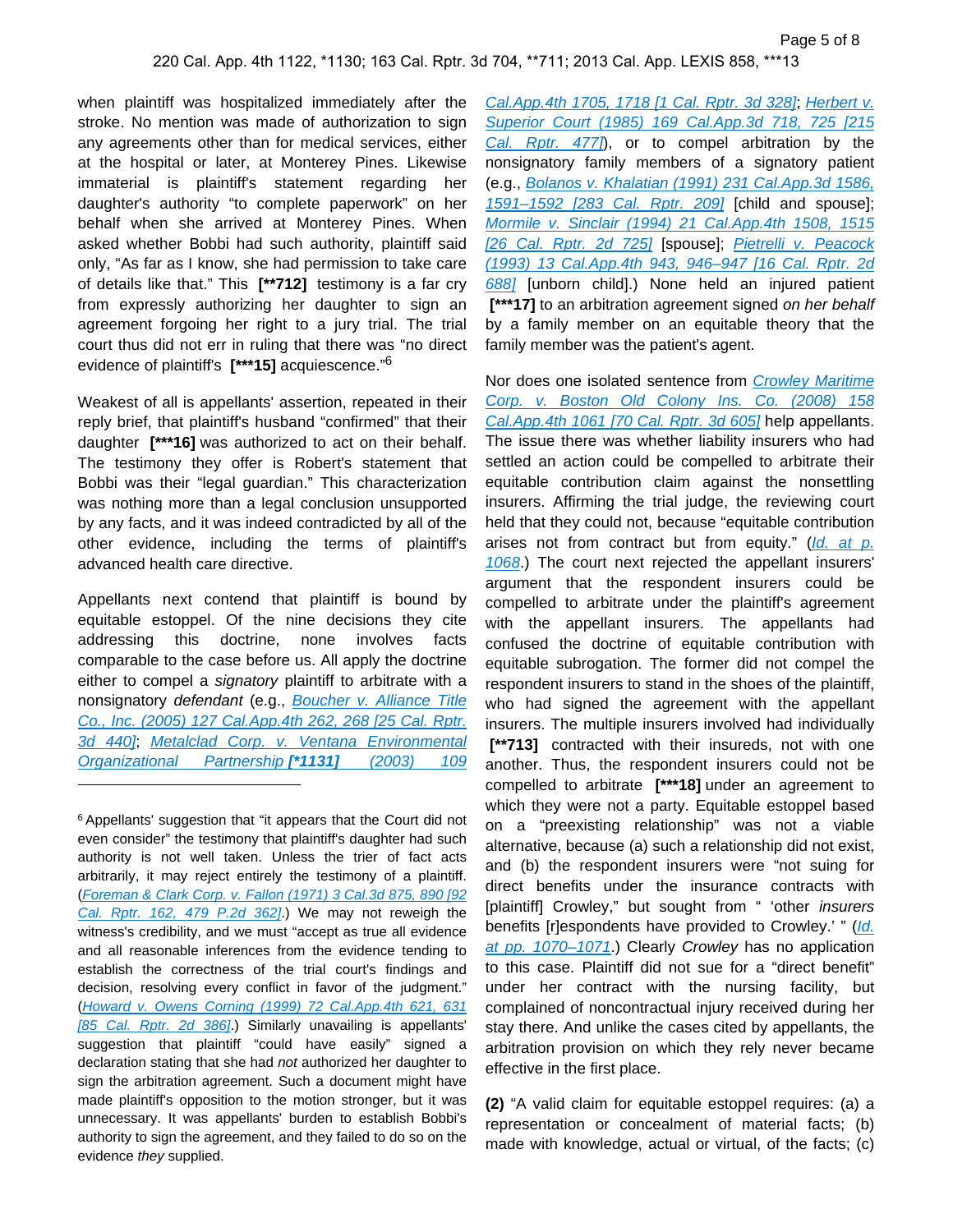to a party ignorant, actually and permissibly, of the truth; (d) with the intention, actual or virtual, that the ignorant party act on it; and (e) that party was induced to act on it. [Citation.] There can be no estoppel if one of these elements is missing." ([Simmons v. Ghaderi \(2008\) 44](https://plus.lexis.com/api/document?collection=cases&id=urn:contentItem:4T1S-V5H0-TX4N-G00Y-00000-00&context=1530671)  [Cal.4th 570, 584 \[80 Cal. Rptr. 3d 83, 187 P.3d 934\]](https://plus.lexis.com/api/document?collection=cases&id=urn:contentItem:4T1S-V5H0-TX4N-G00Y-00000-00&context=1530671); [\*\*\*19] see Southern Cal. Edison Co. v. Public Utilities [Com. \(2000\) 85 Cal.App.4th 1086, 1110 \[102 Cal. Rptr.](https://plus.lexis.com/api/document?collection=cases&id=urn:contentItem:4215-D9H0-0039-41XW-00000-00&context=1530671)  [2d 684\]](https://plus.lexis.com/api/document?collection=cases&id=urn:contentItem:4215-D9H0-0039-41XW-00000-00&context=1530671).) In **[\*1132]** this case, the critical threshold element is missing: Plaintiff did not represent or conceal any fact. Equitable estoppel is not available to appellants in plaintiff's suit against them.

**(3)** Appellants' next theory is that plaintiff's daughter had ostensible authority to bind plaintiff to arbitration. Their entire argument on this point is that Bobbi herself, by signing the admission paperwork, represented that she was "designated, authorized or employed as Plaintiff's agent and that she intended for Plaintiff to be bound by the agreements. Plaintiff's daughter allowed defendants to believe that she had the authority to act on Plaintiff's behalf." But ostensible authority cannot be created merely by a purported agent's representation. As appellants themselves recognize (without citing the applicable statute), "[a]n agency is ostensible when the principal intentionally, or by want of ordinary care, causes a third person to believe another to be his agent who is not really employed by him." (Civ. Code,  $\S$  2300, italics added.) "An agent has such authority as the principal, actually or ostensibly, **[\*\*\*20]** confers upon him." (*[Civ. Code, § 2315](https://plus.lexis.com/api/document?collection=statutes-legislation&id=urn:contentItem:5J6R-DSF1-66B9-84X8-00000-00&context=1530671).*) Ostensible authority "is such as a principal, intentionally or by want of ordinary care, causes or allows a third person to believe the agent to possess." ([Civ. Code, § 2317](https://plus.lexis.com/api/document?collection=statutes-legislation&id=urn:contentItem:5J6R-DSF1-66B9-84XF-00000-00&context=1530671), italics added.)

Several appellate decisions, most of them not mentioned in appellants' briefs, have confirmed these tenets. In Pagarigan v. Libby Care Center, Inc. (2002) [99 Cal.App.4th 298 \[120 Cal. Rptr. 2d 892\]](https://plus.lexis.com/api/document?collection=cases&id=urn:contentItem:4621-SXG0-0039-42S3-00000-00&context=1530671), a patient's adult children sued a skilled nursing facility as their mother's successors in interest (as well as on their own behalf, for wrongful death). The superior court denied the facility's petition to compel arbitration and the appellate court affirmed. Merely signing arbitration agreements after their mother's admission did not give the plaintiffs authority to bind her to arbitration. Nor was there any evidence that their mother, who was "comatose and mentally incompetent," had done anything that "caused [the defendants] to believe [that] either of her daughters was authorized to act as her agent in any capacity." ([Id. at p. 302](https://plus.lexis.com/api/document?collection=cases&id=urn:contentItem:4621-SXG0-0039-42S3-00000-00&context=1530671).)

[\(2004\) 123 Cal.App.4th 374 \[19 Cal. Rptr. 3d 819\]](https://plus.lexis.com/api/document?collection=cases&id=urn:contentItem:4DKV-MWW0-0039-429F-00000-00&context=1530671) followed the lead of Pagarigan. There a rehabilitation facility unsuccessfully **[\*\*\*21]** argued that the plaintiff's daughter was either actually or ostensibly authorized to agree to arbitration of the plaintiff's negligence claims. It was not enough that the plaintiff "let" her daughter act for her by making medical decisions and arranging treatment for her.  $(Id. at p. 376)$  $(Id. at p. 376)$  $(Id. at p. 376)$  The appellate court also found it significant that the daughter had signed the arbitration agreements as " 'responsible party' " but left the line for "agent" blank. ([Id. at pp. 376–377](https://plus.lexis.com/api/document?collection=cases&id=urn:contentItem:4DKV-MWW0-0039-429F-00000-00&context=1530671).)

[Flores, supra, 148 Cal.App.4th 581](https://plus.lexis.com/api/document?collection=cases&id=urn:contentItem:4N81-69K0-0039-40SC-00000-00&context=1530671) is the one relevant case appellants try to distinguish. They do not succeed. In that case Josephina Flores's husband, **[\*1133]** Luis, signed the arbitration agreements upon Josephina's admission to the defendant nursing facility. As was true for Bobbi in the case before us, there was no power of attorney in Luis at the time of his wife's admission. The appellate court rejected the facility's ostensible-authority argument—i.e., that Luis "represented himself as his wife's agent, as shown by his conduct of signing all the admission papers on her behalf, and that Josephina 'allowed [Evergreen] to believe that [Luis] had the authority to act on her behalf.' " ( $\frac{Id}{Id}$  at p. 586.) The court agreed with the **[\*\*\*22]** trial judge that this conduct was irrelevant, and that there was no evidence that Josephina herself, who was suffering from dementia and other ailments, had done anything to cause the facility to believe that Luis was her agent. ([Id. at p. 588](https://plus.lexis.com/api/document?collection=cases&id=urn:contentItem:4N81-69K0-0039-40SC-00000-00&context=1530671).)

Similar facts were presented in Warfield v. Summerville Senior Living, Inc. (2007) 158 Cal. App. 4th 443 [69 Cal. [Rptr. 3d 783\]](https://plus.lexis.com/api/document?collection=cases&id=urn:contentItem:4RFD-S0X0-TXFN-7370-00000-00&context=1530671). There, too, the patient's husband signed an arbitration agreement after she was admitted. Following Flores, the appellate court rejected the facility's argument that the husband had ostensible authority to bind the plaintiff, because there was "absolutely no evidence of the wife's 'express or implied consent to have her husband act as her agent.' " (Id. at [p. 448](https://plus.lexis.com/api/document?collection=cases&id=urn:contentItem:4RFD-S0X0-TXFN-7370-00000-00&context=1530671), quoting *Flores, supra, 148 Cal.App.4th at p.* [589](https://plus.lexis.com/api/document?collection=cases&id=urn:contentItem:4N81-69K0-0039-40SC-00000-00&context=1530671).) Also without merit was the facility's argument that the plaintiff, by having " 'never once voiced disagreement' " with the living arrangement and services selected by her husband, acquiesced in her husband's representation as her agent. (*Warfield, at p.* [448](https://plus.lexis.com/api/document?collection=cases&id=urn:contentItem:4RFD-S0X0-TXFN-7370-00000-00&context=1530671).) Even if the facility had supplied evidence of this factual assertion, "the failure of a resident suffering from dementia to object to the living arrangements her husband had made would hardly constitute evidence  **[\*\*\*23]** that she had authorized him to act as her agent in waiving her right to a jury trial." (Ibid.) Because there was no evidence of her husband's agency in the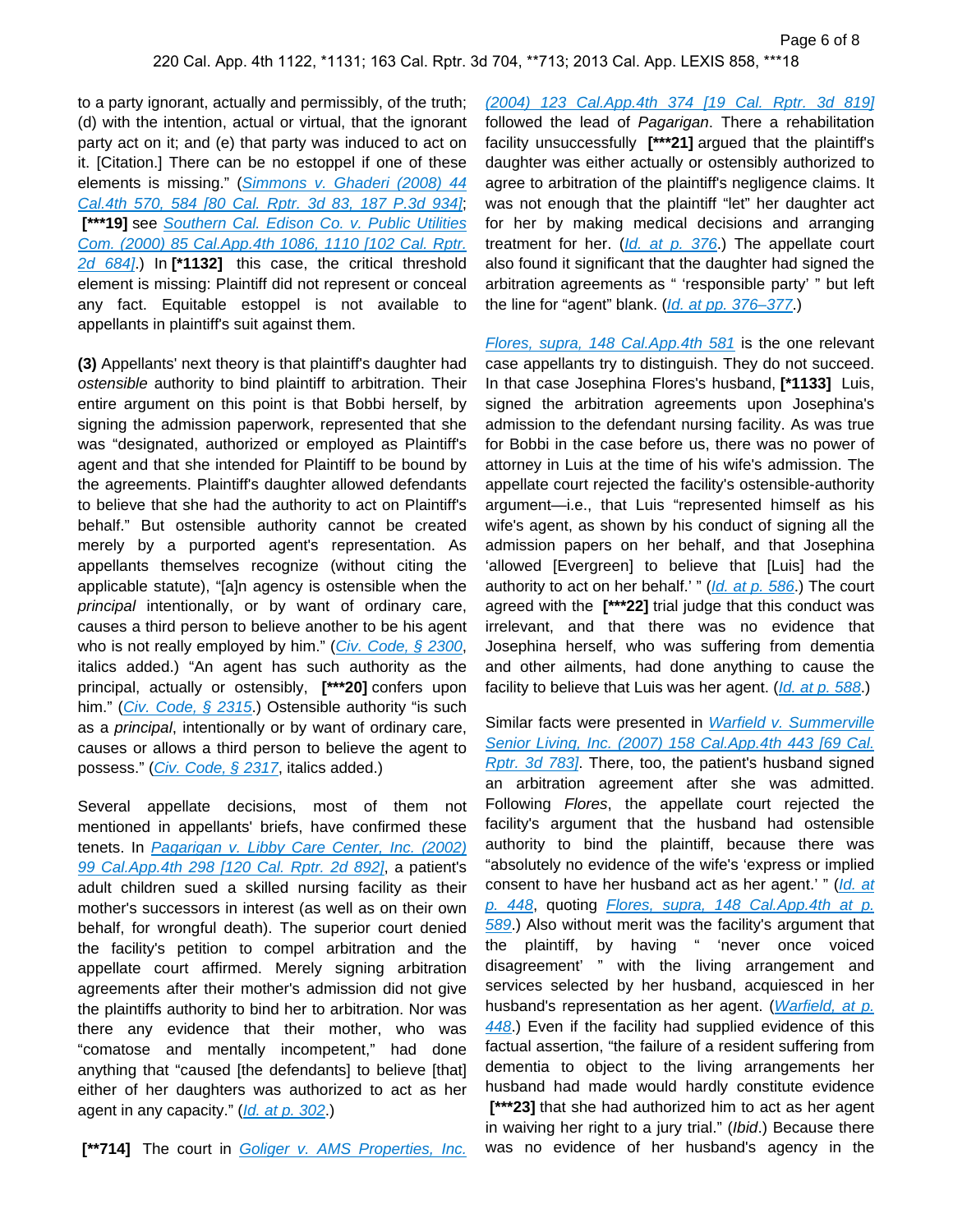plaintiff's conduct, ostensible authority had not been shown.

**(4)** As in [Pagarigan,](https://plus.lexis.com/api/document?collection=cases&id=urn:contentItem:4621-SXG0-0039-42S3-00000-00&context=1530671) [Flores,](https://plus.lexis.com/api/document?collection=cases&id=urn:contentItem:4N81-69K0-0039-40SC-00000-00&context=1530671) [Goliger](https://plus.lexis.com/api/document?collection=cases&id=urn:contentItem:4DKV-MWW0-0039-429F-00000-00&context=1530671), and [Warfield](https://plus.lexis.com/api/document?collection=cases&id=urn:contentItem:4RFD-S0X0-TXFN-7370-00000-00&context=1530671), here appellants offer nothing to suggest that plaintiff acted in any way to cause the facility's admissions coordinator to believe that plaintiff's daughter was authorized to sign an arbitration agreement on plaintiff's behalf. As the Flores court cogently explained, "an agency cannot be created by the conduct of the agent alone; rather, conduct by the principal is essential to create the agency. Agency 'can be established either by agreement between the agent and the principal, that is, a true agency [citation], or it can be founded on ostensible authority, that is, some intentional conduct or neglect on the part of the alleged principal creating a belief in the minds of third persons that an agency exists, and a reasonable **[\*\*715]** reliance thereon by such third persons.' [Citations.] ' " 'The principal must in some manner indicate that the agent is to act for him, and the agent must act or agree to act on his behalf and subject to **[\*\*\*24]** his control.'…" [Citations.] Thus, the "formation of an agency relationship is a bilateral matter. Words or conduct by both principal and agent are necessary **[\*1134]** to create the relationship … ." ' " ([Flores, supra, 148 Cal.App.4th at pp. 587–588](https://plus.lexis.com/api/document?collection=cases&id=urn:contentItem:4N81-69K0-0039-40SC-00000-00&context=1530671), quoting van't Rood v. County of Santa Clara (2003) 113 Cal. App. 4th 549, 571 [6 Cal. Rptr. 3d 746].)<sup>7</sup>

The trial court here was clearly not convinced that  **[\*\*\*25]** plaintiff did anything to permit an inference of ostensible authority. The admissions coordinator, Jacqueline Auker, stated in her declaration that it was her "custom and practice" to provide the arbitration agreement to the resident "and/or his legal representative/agent [and] answer any questions that he/she may have." In this situation, it would have been

the purported representative, plaintiff's daughter, who could have articulated questions and expressed consent.<sup>8</sup> But even if we assume that Auker showed the agreement to the "resident" (i.e., plaintiff) on this occasion, there is no evidence of a response by plaintiff that permitted a reasonable belief that her daughter was authorized to sign an arbitration agreement as her agent. Likewise, in its role as trier of fact the superior court was entitled to reject as insufficient Auker's statement that "[b]ased on my custom and practice, I would have confirmed with Marylin Young that Bobbi Young had her permission to sign documents on the resident's behalf."

**(5)** "A third **[\*\*\*26]** person … is not compelled to deal with an agent, but if he does so, he must take the risk. He takes the risk not only of ascertaining whether the person with whom he is dealing is the agent, but also of ascertaining the scope of his powers." (*Ernst v. Searle* [\(1933\) 218 Cal. 233, 240 \[22 P.2d 715\]](https://plus.lexis.com/api/document?collection=cases&id=urn:contentItem:3RRS-9DH0-003D-W3KS-00000-00&context=1530671); see [Lindsay-](https://plus.lexis.com/api/document?collection=cases&id=urn:contentItem:3RX6-FMJ0-003D-J4CN-00000-00&context=1530671)[Field v. Friendly, supra, 36 Cal.App.4th at p. 1734](https://plus.lexis.com/api/document?collection=cases&id=urn:contentItem:3RX6-FMJ0-003D-J4CN-00000-00&context=1530671) [absent showing of ostensible authority, those dealing with an assumed agent "are bound at their peril to ascertain the extent of the agent's authority"].) Even if there were sufficient evidence that Bobbi had actually represented that she was authorized to bind plaintiff to arbitration, appellants took the risk that she in fact had no such authority. Absent proof of agency either through direct evidence or through reliance on plaintiff's own conduct, appellants failed to demonstrate Bobbi's actual or ostensible authority to bind plaintiff.

 **[\*1135]** 

Appellants reach far in their final attack on the trial court's findings regarding Bobbi's authority: The court used the wrong standard of proof. This assertion is based solely on two sentences in the trial court's order. First, the court stated, " **[\*\*716]** this court is not convinced that plaintiff's **[\*\*\*27]** daughter had her authority to bind her to arbitration during admission to defendants' facility. It was clear that plaintiff could not commit herself to the agreement." Next, in discussing ostensible authority based on Auker's declaration, the court stated, "There is no direct evidence of plaintiff's acquiescence. This court is not convinced that plaintiff agreed to binding arbitration." By highlighting these statements appellants argue that the trial judge incorrectly imposed on them a "clear and convincing evidence" standard rather than making its findings by a

<sup>&</sup>lt;sup>7</sup>These principles are not, of course, confined to the setting of the nursing facility. In any application of either ostensible agency or ostensible authority, the validity of that relationship cannot be established solely by the representations or conduct of the purported agent; "there must be evidence of conduct by the principal which causes a third party reasonably to believe the agent has [such] authority." (Lindsay-Field v. Friendly [\(1995\) 36 Cal.App.4th 1728, 1734 \[43 Cal. Rptr. 2d 71\]](https://plus.lexis.com/api/document?collection=cases&id=urn:contentItem:3RX6-FMJ0-003D-J4CN-00000-00&context=1530671); see [J.L. v. Children's Institute, Inc. \(2009\) 177 Cal.App.4th 388,](https://plus.lexis.com/api/document?collection=cases&id=urn:contentItem:4X50-CTN0-TXFN-72GY-00000-00&context=1530671)  [404 \[99 Cal. Rptr. 3d 5\]](https://plus.lexis.com/api/document?collection=cases&id=urn:contentItem:4X50-CTN0-TXFN-72GY-00000-00&context=1530671); see also [Preis v. American Indemnity](https://plus.lexis.com/api/document?collection=cases&id=urn:contentItem:3RX6-HR40-003D-J2H0-00000-00&context=1530671)  [Co. \(1990\) 220 Cal.App.3d 752, 761 \[269 Cal. Rptr. 617\]](https://plus.lexis.com/api/document?collection=cases&id=urn:contentItem:3RX6-HR40-003D-J2H0-00000-00&context=1530671) ["Ostensible authority must be established through the acts or declarations of the principal and not the acts or declarations of the agent."], citing People v. Surety Insurance Co. (1982) 136 [Cal.App.3d 556, 562 \[186 Cal. Rptr. 385\]](https://plus.lexis.com/api/document?collection=cases&id=urn:contentItem:3RX6-MF80-003D-J4CX-00000-00&context=1530671).)

<sup>&</sup>lt;sup>8</sup> Indeed, by appellants' own description, plaintiff was "unable to communicate, talk, or even see upon her admission to Defendants' facility." "Nobody could understand her."